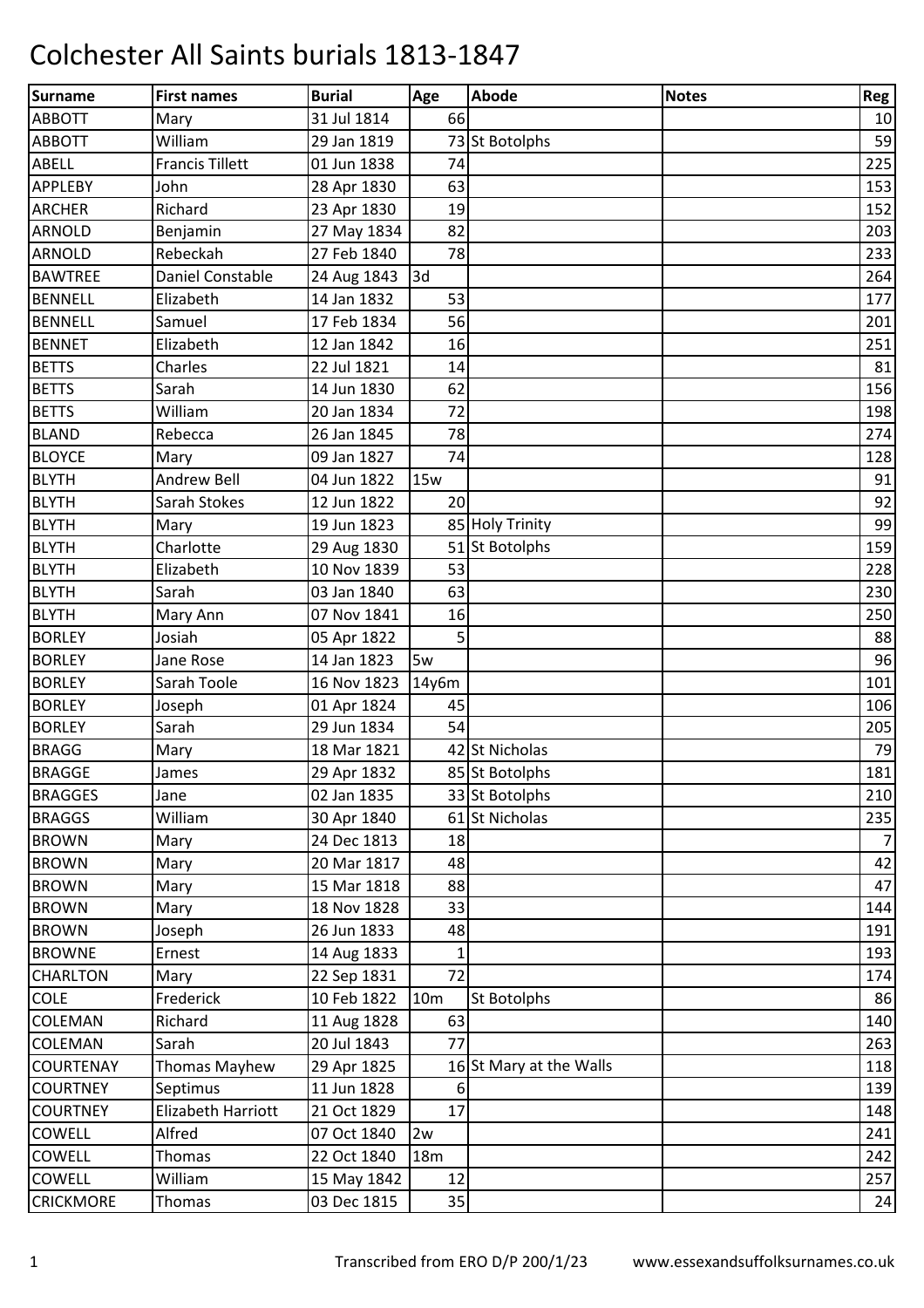| Surname           | <b>First names</b> | <b>Burial</b> | Age            | Abode                   | <b>Notes</b> | Reg |
|-------------------|--------------------|---------------|----------------|-------------------------|--------------|-----|
| <b>CRICKMORE</b>  | Susannah           | 21 Jan 1842   | 68             |                         |              | 252 |
| <b>CROSS</b>      | Harriet            | 11 Apr 1824   | 4              |                         |              | 107 |
| <b>CROSS</b>      | Robert             | 09 Dec 1830   | 60             |                         |              | 162 |
| <b>CROSS</b>      | Martha             | 07 Aug 1831   | 81             |                         |              | 172 |
| <b>CROSS</b>      | Mary               | 22 May 1834   | 59             |                         |              | 202 |
| <b>CROSS</b>      | Harriett           | 04 Oct 1840   | 3w             |                         |              | 240 |
| <b>CROSSE</b>     | Mary Anne          | 13 Sep 1814   | 5 <sub>m</sub> |                         |              | 11  |
| <b>CROSSE</b>     | Edmund             | 07 Jul 1816   | 75             |                         |              | 37  |
| <b>CUZENS</b>     | John               | 18 Apr 1816   | 45             |                         |              | 31  |
| <b>DANIEL</b>     | Esther             | 05 Jul 1831   | 79             |                         |              | 171 |
| <b>DANIELL</b>    | Jeremiah           | 16 Jun 1834   | 72             |                         |              | 204 |
| <b>DAVIS</b>      | James              | 10 Jan 1819   |                | 92 St Nicholas          |              | 57  |
| <b>DAVIS</b>      | James              | 20 Dec 1826   | 73             |                         |              | 127 |
| <b>DAY</b>        | Dora               | 15 Aug 1841   | 83             |                         |              | 247 |
| <b>DAY</b>        | Amy                | 13 Mar 1842   | 82             |                         |              | 254 |
| <b>DIXON</b>      | Sarah              | 25 Jan 1833   | 30             |                         |              | 185 |
| <b>DORRELL</b>    | Elizabeth          | 06 Jun 1816   | 39             |                         |              | 36  |
| <b>DORRELL</b>    | David              | 21 Jan 1821   | 14m            | St Botolphs             |              | 78  |
| <b>DORRELL</b>    | Keziah             | 30 Sep 1821   | 4 <sub>m</sub> | St Botolphs             |              | 83  |
| <b>DOWSON</b>     | Ann                | 23 Feb 1820   |                | 63 St Runwalds          |              | 74  |
| <b>DOWSON</b>     | James              | 19 Nov 1832   |                | 74 St Botolphs          |              | 183 |
| <b>DUFFEY</b>     | Henry              | 12 Aug 1819   | 17             |                         |              | 65  |
| EARL              | Emily              | 11 Sep 1825   | 72             |                         |              | 119 |
| <b>EDWARDS</b>    | John               | 29 Jan 1816   | 65             |                         |              | 26  |
| <b>EDWARDS</b>    | Hannah             | 13 Sep 1818   |                | 82 St Giles             |              | 52  |
| <b>EDWARDS</b>    | Sarah              | 03 Mar 1825   |                | 59 St Botolphs          |              | 115 |
| <b>EVERETT</b>    | Anne               | 26 Nov 1830   | 61             |                         |              | 161 |
| <b>EVERITT</b>    | James              | 26 May 1833   | 68             |                         |              | 189 |
| FENNING           | Sarah              | 01 Apr 1832   | 3d             |                         |              | 178 |
| FENNING           | Hannah             | 15 Apr 1832   | 31             |                         |              | 180 |
| <b>FIELD</b>      | Mercy              | 10 Oct 1830   | 25             |                         |              | 160 |
| <b>FIELD</b>      | John               | 19 Dec 1833   |                | 54 St James's           |              | 196 |
| <b>FINDLAY</b>    | Sarah              | 28 Dec 1834   | 29             |                         |              | 209 |
| <b>FURMAGE</b>    | Henry              | 22 Aug 1830   | 59             |                         |              | 158 |
| <b>GARRAD</b>     | James              | 01 May 1816   |                | 27 St Martins           |              | 33  |
| <b>GARRAD</b>     | Susannah           | 17 Aug 1819   |                | 68 St Botolphs          |              | 66  |
| <b>GARRAD</b>     | James              | 05 Dec 1819   |                | 67 St Botolphs          |              | 69  |
| <b>GARRAD</b>     | John               | 24 Apr 1831   |                | 41 St Nicholas          |              | 167 |
| GARRARD           | Oliver             | 02 Jul 1826   | 11w            |                         |              | 122 |
| <b>GIBSON</b>     | Phoebe             | 08 Jul 1813   |                | 78 St Mary at the Walls |              | 5   |
| <b>GIBSON</b>     | Susan              | 13 Aug 1822   |                | 77 St Mary at the Walls |              | 93  |
| <b>GLANDFIELD</b> | Edward             | 08 Apr 1842   |                | 55 Southgate, Middlesex |              | 256 |
| <b>GLANDFIELD</b> | William            | 14 Sep 1842   |                | 61 St Martins           |              | 258 |
| <b>GLANDFIELD</b> | John Green         | 04 Sep 1845   |                | 55 St Mary at the Walls |              | 277 |
| <b>GLANFIELD</b>  | Rachel             | 23 May 1833   | 83             |                         |              | 188 |
| <b>GLOVER</b>     | Sarah              | 24 Nov 1822   |                | 35 Holy Trinity         |              | 95  |
| <b>GOODWIN</b>    | Susan              | 10 Dec 1823   | 50             |                         |              | 102 |
| <b>GOODWIN</b>    | Elizabeth          | 16 Feb 1824   | 76             |                         |              | 104 |
| <b>GOODWIN</b>    | Rose               | 25 Nov 1827   | 78             |                         |              | 133 |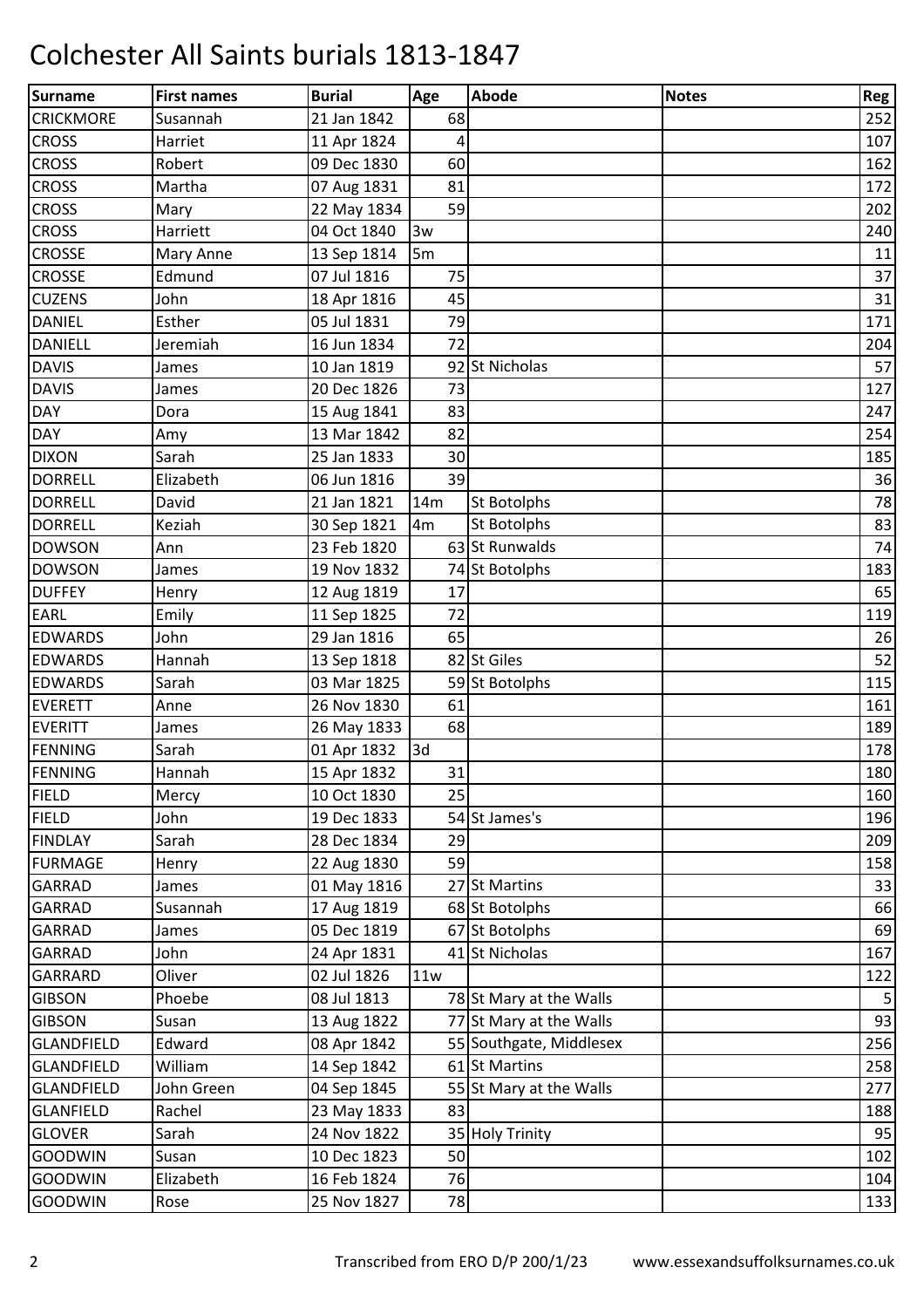| Surname           | <b>First names</b>  | <b>Burial</b>  | Age             | <b>Abode</b>               | <b>Notes</b>              | <b>Reg</b>     |
|-------------------|---------------------|----------------|-----------------|----------------------------|---------------------------|----------------|
| <b>GOODWIN</b>    | William             | 28 Apr 1828    | 76              |                            |                           | 138            |
| <b>GREEN</b>      | William             | 01 Apr 1819    |                 | 73 St Peters               |                           | 60             |
| <b>GRIFFIN</b>    | Sophia              | 13 May 1840    | 27              |                            |                           | 237            |
| <b>HARRINGTON</b> | Frederick           | 15 Jan 1815    | 2w              |                            |                           | 12             |
| <b>HARRINGTON</b> | Frederick           | 30 Jan 1834    | 18              |                            |                           | 199            |
| <b>HARRINGTON</b> | William Posford     | 08 Mar 1839    | 54              |                            |                           | 227            |
| <b>HARRINGTON</b> | Elizabeth           | 07 Apr 1843    | 59              |                            |                           | 261            |
| <b>HATFIELD</b>   | Mary Ann            | 28 May 1843 8m |                 |                            |                           | 262            |
| <b>HAYWARD</b>    | Henry               | 07 Jun 1813    | 10 <sub>d</sub> |                            |                           | 3              |
| <b>HAYWARD</b>    | Charlotte           | 21 Jan 1816    | 4m              |                            |                           | 25             |
| <b>HAYWARD</b>    | Henry Winnock       | 26 Jan 1822    | 1y9m            | <b>St Peters</b>           |                           | 85             |
| <b>HAYWARD</b>    | Elizabeth           | 18 Mar 1822    | $\mathsf{I}$ 8m | <b>St Peters</b>           |                           | 87             |
| <b>HEARN</b>      | Catherine           | 25 Feb 1825    |                 | 73 St Nicholas             |                           | 114            |
| <b>HEARN</b>      | Elizabeth           | 11 Feb 1841    |                 | 55 St Mary at the Walls    |                           | 245            |
| <b>HEDGE</b>      | James               | 02 Jan 1813    | 63              |                            |                           | $\mathbf{1}$   |
| <b>HEDGE</b>      | <b>Thomas</b>       | 21 Jul 1814    | 70              |                            |                           | $\overline{9}$ |
| <b>HEDGE</b>      | Sarah Caroline      | 20 Oct 1827    | 60              |                            |                           | 132            |
| <b>HEMSTEAD</b>   | Mary                | 12 Nov 1819    | 95              |                            |                           | 67             |
| <b>HIBBLE</b>     | George              | 05 Oct 1826    |                 | 65 St Botolphs             |                           | 125            |
| <b>HODGES</b>     | Rachel              | 29 Sep 1815    | 64              |                            |                           | 19             |
| <b>HOLLAND</b>    | W.E.                | 13 Feb 1825    | 4               |                            |                           | 113            |
| <b>HUMPHRIES</b>  | Harriet Matilda     | 23 Feb 1845    | 51              |                            | Maybe 57.                 | 276            |
| <b>HUNT</b>       | John                | 12 Nov 1819    |                 | 45 St Martins              |                           | 68             |
| <b>HUNT</b>       | George              | 22 Apr 1836    | 54              |                            |                           | 215            |
| <b>HUNT</b>       | Mary                | 09 Feb 1842    |                 | 68 St Runwalds             |                           | 253            |
| <b>HUNT</b>       | George              | 19 Mar 1844    | 26              |                            |                           | 270            |
| <b>JOHNSON</b>    | Mary                | 12 May 1822    | 57              |                            |                           | 90             |
| <b>JOHNSON</b>    | <b>Henry Martyn</b> | 09 Sep 1831    | 67              |                            |                           | 173            |
| <b>JOHNSON</b>    | Sarah               | 27 Apr 1836    | 74              |                            |                           | 217            |
| <b>JOHNSON</b>    | Elizabeth           | 23 Jul 1844    | 71              |                            |                           | 272            |
| <b>JONES</b>      | Mary                | 24 Jul 1816    |                 | 64 St Botolphs             |                           | 38             |
| <b>KEYNES</b>     | Sarah               | 15 Mar 1840    |                 | 86 St Nicholas             |                           | 234            |
|                   |                     |                |                 | Radcliff Cross, Limehouse, |                           |                |
| <b>KING</b>       | John                | 06 May 1831    |                 | 30 Middlesex               |                           | 168            |
| <b>KING</b>       | Sarah               | 14 Apr 1833    | 66              |                            |                           | 186            |
| <b>KING</b>       | James               | 07 Mar 1837    |                 | 38 St Botolphs             |                           | 222            |
| <b>KISSER</b>     | Noah                | 14 Mar 1830    | 70              |                            |                           | 150            |
| <b>LEAGGETT</b>   | Francis             | 04 Sep 1818    | 42              |                            |                           | 51             |
| <b>LEE</b>        | Emma                | 18 Apr 1816    | 17 <sub>m</sub> |                            |                           | 30             |
|                   |                     |                |                 |                            |                           |                |
| <b>LEE</b>        | William             | 19 May 1819    |                 | 36 Stoke, Suffolk          | Belonging to this parish. | 62             |
| <b>LEE</b>        | Mary                | 08 May 1822    | 35              |                            |                           | 89             |
| <b>LEE</b>        | Susannah            | 19 Aug 1823    | 14              |                            |                           | 100            |
| LEE               | <b>Thomas</b>       | 27 Apr 1825    | 7               |                            |                           | 117            |
| <b>LEECH</b>      | James               | 02 Sep 1815    |                 | 36 St Botolphs             |                           | 18             |
| <b>LEECH</b>      | Edward              | 19 Jan 1820    |                 | 36 St Botolphs             |                           | 71             |
| <b>LINCE</b>      | Benjamin            | 06 Apr 1827    | 65              |                            |                           | 130            |
| <b>LISSIMORE</b>  | George Bennel       | 16 Dec 1840    | 15m             |                            |                           | 244            |
| <b>LISSIMORE</b>  | Agnes Hannah        | 08 Oct 1841    | 6 <sub>m</sub>  |                            |                           | 249            |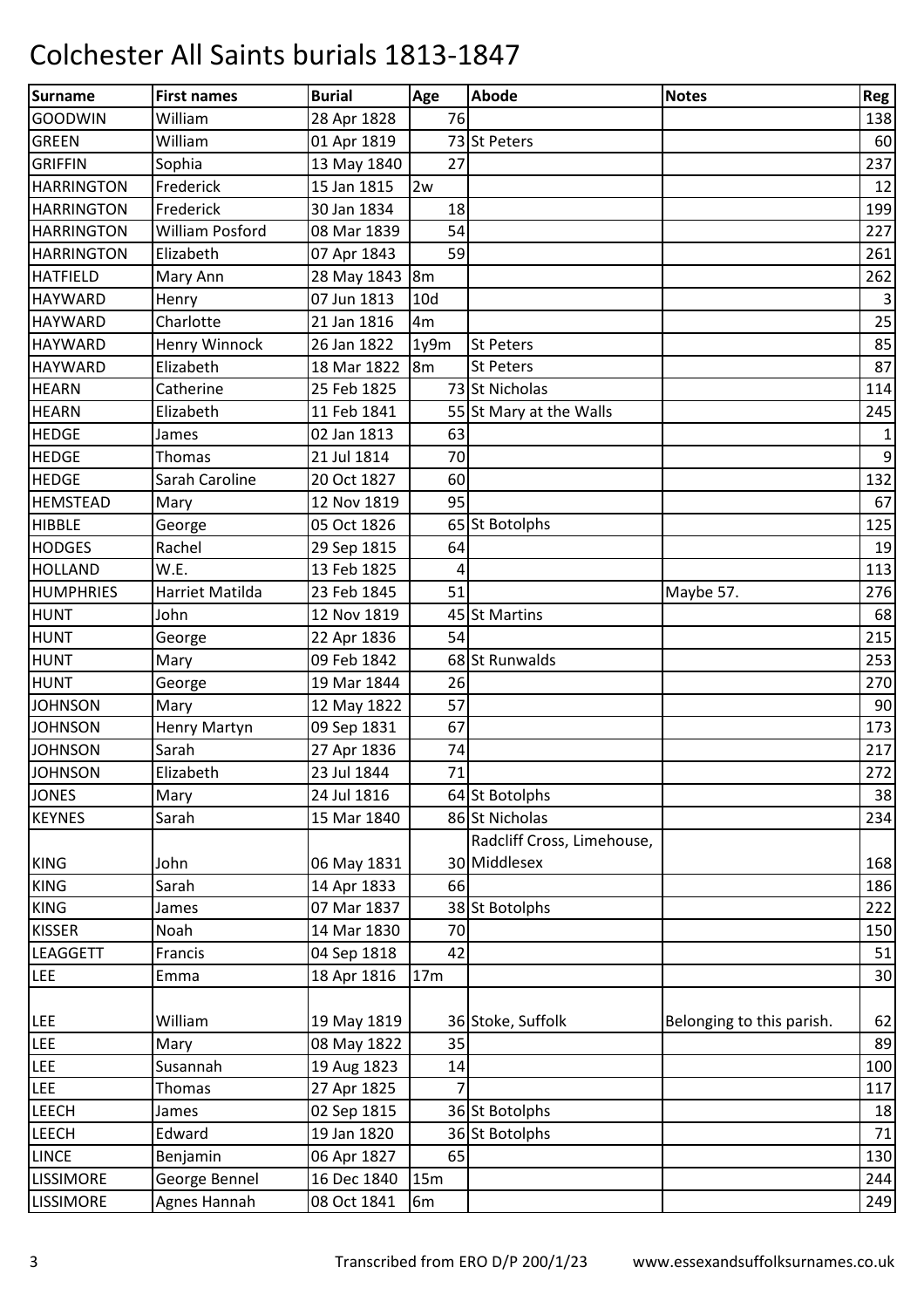| Surname         | <b>First names</b>    | <b>Burial</b> | Age            | <b>Abode</b>            | <b>Notes</b>    | Reg |
|-----------------|-----------------------|---------------|----------------|-------------------------|-----------------|-----|
| <b>LUEN</b>     | Ann                   | 03 Jan 1819   | 9 <sub>m</sub> |                         |                 | 56  |
| <b>MANNING</b>  | Emma                  | 17 Nov 1842   | 13             |                         |                 | 259 |
| MARHALL         | George                | 01 Apr 1841   | 7 <sub>m</sub> |                         | [For Marshall]. | 246 |
| <b>MARKER</b>   | Mary Anne             | 12 Mar 1829   |                | 56 St Nicholas          |                 | 145 |
| <b>MARRIS</b>   | Charlotte             | 27 Feb 1824   | 80             |                         |                 | 105 |
| <b>MARTIN</b>   | Lucy                  | 19 Feb 1843   | 101            |                         |                 | 260 |
| <b>MARTIN</b>   | Eliza                 | 22 Oct 1843   |                |                         |                 | 266 |
| <b>MARTIN</b>   | Elizabeth             | 12 Nov 1843   | 3              |                         |                 | 267 |
| <b>MATHEWS</b>  | Abraham               | 04 Mar 1837   | 79             |                         |                 | 221 |
| <b>MONK</b>     | Michael               | 25 Jan 1820   | 82             |                         |                 | 72  |
| <b>MUNSON</b>   | John William          | 22 Sep 1833   | 3m             | St Botolphs             |                 | 195 |
| <b>NEWTON</b>   | Susan                 | 25 Apr 1836   | 74             |                         |                 | 216 |
| ORMOND          | Anna                  | 20 Jul 1818   | 2w             |                         |                 | 49  |
| <b>PANNELL</b>  | Isaack                | 03 Apr 1831   | 44             |                         |                 | 166 |
| <b>PATRICK</b>  | Mary                  | 06 Apr 1817   | 86             |                         |                 | 43  |
| <b>PATRICK</b>  | John                  | 22 Sep 1824   | 85             |                         |                 | 111 |
| <b>PATTISON</b> | Ann                   | 16 Jan 1815   |                | 31 St Mary at the Walls |                 | 13  |
| <b>PEARCE</b>   | Elizabeth Amelia      | 04 Aug 1844   | 9w             | St Botolphs             |                 | 273 |
| <b>PERRY</b>    | John                  | 11 Aug 1824   | 64             |                         |                 | 110 |
| <b>PERRY</b>    | <b>Charles Edward</b> | 24 Mar 1828   | 33             |                         |                 | 136 |
| <b>PERRY</b>    | Mary                  | 08 Apr 1842   |                | 86 St Botolphs          |                 | 255 |
| PITCHFORD       | John                  | 03 Mar 1826   |                | 87 St Botolphs          |                 | 121 |
| <b>PRIMROSE</b> | James                 | 14 Dec 1819   | 25             |                         |                 | 70  |
| <b>PRIOR</b>    | Mary                  | 28 Mar 1816   |                | 71 Dedham               |                 | 29  |
| <b>PRIOR</b>    | Anne                  | 02 Apr 1832   |                | 84 Dedham               |                 | 179 |
| <b>PROUD</b>    | Anne                  | 19 Dec 1830   | 15m            | St Botolphs             |                 | 163 |
| <b>PROUD</b>    | Eliza                 | 06 Mar 1831   |                | 12 St Botolphs          |                 | 165 |
| <b>PROUD</b>    | William               | 26 May 1833   |                | 51 St Botolphs          |                 | 190 |
| <b>QUINNEY</b>  | Arthur                | 06 Mar 1844   | 8m             |                         |                 | 269 |
| <b>RAINGER</b>  | Sarah                 | 15 Jan 1840   | 81             |                         |                 | 232 |
| <b>RAINGER</b>  | William               | 01 Jul 1840   | 75             |                         |                 | 239 |
| <b>RANSOM</b>   | William               | 30 Aug 1829   | 71             |                         |                 | 147 |
| <b>RAWLING</b>  | Thomas                | 26 Apr 1825   | 68             |                         |                 | 116 |
| <b>RAWLING</b>  | Elizabeth             | 08 Sep 1833   | 88             |                         |                 | 194 |
| <b>ROBSON</b>   | Rebekah               | 25 Oct 1840   | 51             |                         |                 | 243 |
| <b>ROGERS</b>   | Mary                  | 06 Jun 1814   |                | 6 St Mary Magdalen      |                 | 8   |
| <b>RUFFELL</b>  | Samuel                | 22 Mar 1829   |                | 70 St Botolphs          |                 | 146 |
| <b>RUFFLES</b>  | Ann                   | 03 Jan 1822   |                | 68 St Giles             |                 | 84  |
| <b>RUSSELL</b>  | Elizabeth             | 06 Oct 1815   |                | 28 St Mary Magdalen     |                 | 20  |
| <b>RUSSELL</b>  | Samuel                | 20 Sep 1818   | 2y2m           |                         |                 | 53  |
| <b>RUSSELL</b>  | Mary                  | 14 Jun 1819   | 75             |                         |                 | 64  |
| SAGE            | Edward                | 19 Mar 1815   | 1y6m           |                         |                 | 16  |
| SALMON          | Eliza Jane            | 15 Feb 1818   | 4w             |                         |                 | 46  |
| SALMON          | Sarah                 | 19 Apr 1821   | 66             |                         |                 | 80  |
| SALMON          | Christiana M.         | 08 May 1840   | 12             |                         |                 | 236 |
| SANSOM          | Hannah                | 11 Sep 1832   | 74             |                         |                 | 182 |
| SARGEANT        | Susanna               | 17 Jan 1834   | 66             |                         |                 | 197 |
| SARGEANT        | John Graham           | 17 Jul 1835   | 60             |                         |                 | 213 |
| SARJEANT        | Sarah                 | 24 Nov 1834   | 1w             |                         |                 | 208 |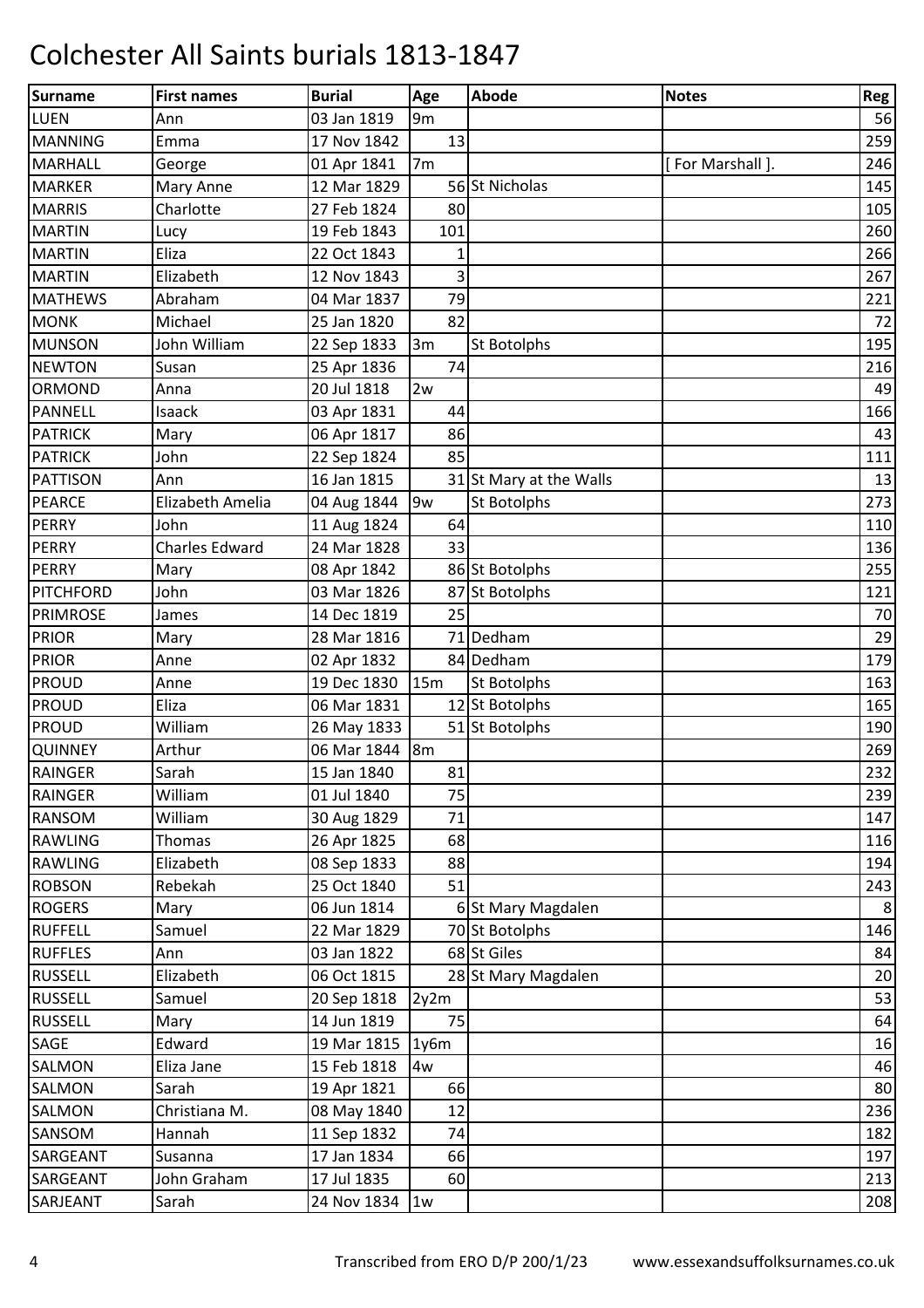| Surname          | <b>First names</b>     | <b>Burial</b> | Age   | <b>Abode</b>            | <b>Notes</b>         | <b>Reg</b>     |
|------------------|------------------------|---------------|-------|-------------------------|----------------------|----------------|
| <b>SAXTY</b>     | Mary                   | 11 Sep 1834   |       | 71 St Botolphs          |                      | 207            |
| <b>SEAGRAVE</b>  | Alethia                | 02 Oct 1831   |       | 1 St Botolphs           |                      | 175            |
| <b>SECRET</b>    | James                  | 27 Dec 1829   | 11    |                         |                      | 149            |
| <b>SECRET</b>    | James                  | 10 May 1833   | 40    |                         |                      | 187            |
| <b>SECRETT</b>   | Sarah                  | 21 Nov 1832   | 39    |                         |                      | 184            |
| <b>SEEX</b>      | John                   | 01 Jan 1837   | 58    |                         |                      | 218            |
| <b>SEEX</b>      | Sarah                  | 09 Feb 1845   |       | 63 St Nicholas          |                      | 275            |
| <b>SEEX</b>      | Hannah                 | 06 Jul 1846   | 40    |                         |                      | 279            |
| <b>SERGEANT</b>  | George                 | 05 Oct 1828   | 58    |                         |                      | 141            |
| <b>SHEPHERD</b>  | John                   | 08 Oct 1843   | 48    |                         |                      | 265            |
| <b>SHERMAN</b>   | Mary                   | 13 Oct 1825   |       | 61 St Botolphs          |                      | 120            |
| <b>SHERMAN</b>   | William Alexander      | 03 Jan 1837   |       | 73 St Mary at the Walls |                      | 219            |
| <b>SHILLITOE</b> | Elizabeth              | 27 Mar 1813   | 88    |                         |                      | $\overline{2}$ |
| <b>SIMPSON</b>   | William                | 24 Feb 1828   |       | 6 St Martins            |                      | 135            |
| <b>SMITH</b>     | John                   | 12 Mar 1815   | 1y8m  |                         |                      | 15             |
| <b>SMITH</b>     | John                   | 24 Nov 1815   | 69    |                         |                      | 23             |
| <b>SMITH</b>     | Johanna                | 29 May 1818   | 37    |                         |                      | 48             |
| <b>SMITH</b>     | Laetitia Ann           | 23 Nov 1822   | 38    |                         |                      | 94             |
| <b>SMITH</b>     | Amabel                 | 02 Jan 1824   | 42    |                         |                      | 103            |
| <b>SMITH</b>     | William                | 06 Jul 1827   | 20    |                         |                      | 131            |
| <b>SMITH</b>     | Joseph                 | 13 Apr 1828   | 18    |                         |                      | 137            |
| <b>SMITH</b>     | <b>William Parsley</b> | 07 Jan 1838   |       | 55 St James             |                      | 224            |
| <b>SMITH</b>     | Richard                | 03 Dec 1839   | 72    |                         |                      | 229            |
| <b>SMYTH</b>     | Charlotte              | 24 Oct 1815   | 62    |                         |                      | 22             |
| <b>SMYTHIES</b>  | John                   | 20 Oct 1816   | 83    |                         | Rector of Alresford. | 40             |
|                  |                        |               |       |                         | Widow of Rev'd John  |                |
| <b>SMYTHIES</b>  | Elizabeth              | 03 Nov 1816   | 71    |                         | Smythies             | 41             |
| <b>SPARLING</b>  | Miller                 | 23 Jan 1819   | 3w    |                         |                      | 58             |
| <b>SPARLING</b>  | <b>Agness Maria</b>    | 07 Apr 1819   |       | 8 Holloway, Middlesex   |                      | 61             |
| <b>SPARLING</b>  | Emily                  | 02 Sep 1826   | 3v6m  |                         |                      | 123            |
| SPARROW          | Elizabeth              | 01 Oct 1826   | 51    |                         |                      | 124            |
| <b>SPARROW</b>   | Alice                  | 25 Jul 1830   | 87    |                         |                      | 157            |
| <b>SPINKES</b>   | Labon                  | 14 Aug 1818   | 5m    |                         |                      | 50             |
| <b>SPINKS</b>    | James                  | 21 Apr 1824   | 1y10m |                         |                      | 108            |
| <b>SPINKS</b>    | Laban                  | 16 May 1824   | 8     |                         |                      | 109            |
| <b>SPURGEON</b>  | James                  | 08 Jan 1840   | 89    |                         |                      | 231            |
| <b>STAMMERS</b>  | Sarah                  | 13 Dec 1824   | 46    |                         |                      | 112            |
| <b>STEGGALL</b>  | Hezekiah               | 13 Oct 1816   |       | 2 St Botolphs           |                      | 39             |
| <b>STEGGALL</b>  | Emma                   | 23 Aug 1821   | 3m    | <b>St Botolphs</b>      |                      | 82             |
| <b>STOKES</b>    | Mary                   | 31 Oct 1818   |       | 42 St Mary at the Walls |                      | 55             |
| <b>STOKES</b>    | Mary                   | 26 Aug 1834   | 86    |                         |                      | 206            |
| <b>SUTER</b>     | Mary                   | 25 Oct 1831   | 90    |                         |                      | 176            |
| <b>TALBOT</b>    | Susannah               | 07 Feb 1828   | 72    |                         |                      | 134            |
| <b>TALBOTT</b>   | Thomas                 | 24 Dec 1830   | 79    |                         |                      | 164            |
| <b>TIFFIN</b>    | Nathaniel              | 09 Jul 1835   | 46    |                         |                      | 212            |
| <b>TILLETT</b>   | Charles                | 28 Apr 1816   |       | 71 St Peters            |                      | 32             |
| <b>TILLETT</b>   | Sarah                  | 17 May 1816   |       | 63 St Peters            |                      | 34             |
| <b>TIMMS</b>     | <b>Richard Thomas</b>  | 29 Dec 1817   | 54    |                         |                      | 45             |
| <b>TRACY</b>     | Matilda                | 23 Dec 1845   |       | 5 Union House           |                      | 278            |